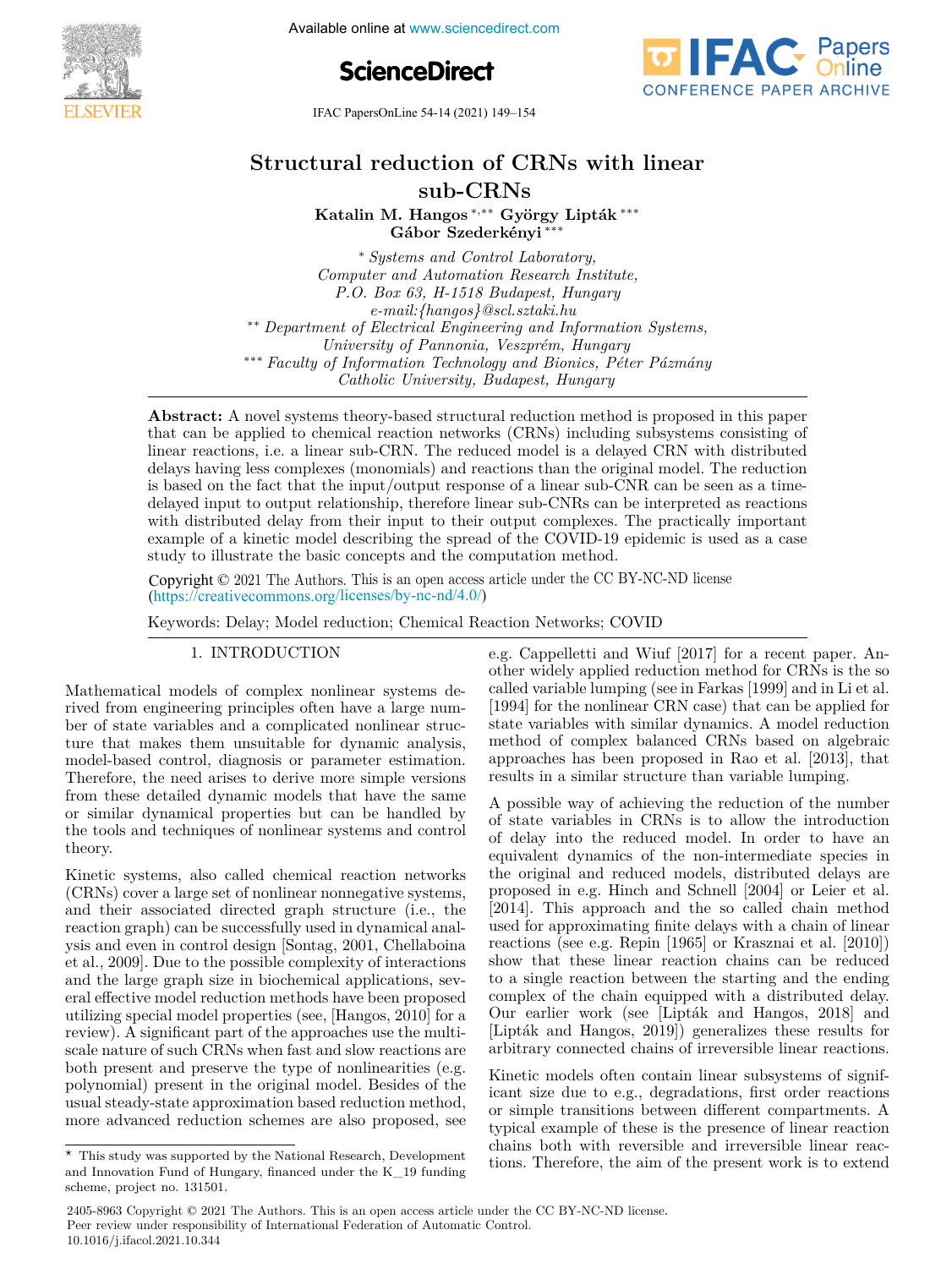the above mentioned results to the case of arbitrary linear connected subsystems within a CRN model structure.

## 2. BASIC NOTIONS

In this section, we will introduce the basic notions of chemical reaction networks with and without of time delay.

## *2.1 CRNs with mass action law*

A CRN obeying the mass action law is a closed system where chemical species  $X_1, X_2, \ldots, X_n$  take part in chemical reactions. An *elementary reaction step R* has the form

$$
C \xrightarrow{\kappa} C',
$$

where  $C$  and  $C'$  are the source and product complexes, respectively. They are defined by the linear combinations of the species  $C = \sum_{i=1}^{n} \eta_i X_i$  and  $C' = \sum_{i=1}^{n} \eta_i X_i$ where the nonnegative integer vectors  $\eta$  and  $\eta'$  are called stoichiometric coefficients. The positive real number  $\kappa$  is the reaction rate coefficient. Therefore, a CRN can be described by the set of stoichiometric coefficients/complexes  $\mathcal{C} \subset \overline{\mathbb{R}}_+^n$  and the set of reactions  $\mathcal{R} \subset \mathcal{C} \times \mathcal{C} \times \mathbb{R}_+$ .

The *reaction rate*  $\rho$  of the reaction  $R_k$  obeying the so-called *mass action law* can be described as

$$
\rho(x) = \kappa \prod_{i=1}^{n} x_i^{\eta_i} = \kappa x^{\eta},\tag{1}
$$

where  $x(t) \in \overline{\mathbb{R}}_+^n$  is the concentration of species.

The dynamics of a mass action CRN can be described by a system of ordinary differential equations as follows

$$
\dot{x}(t) = \sum_{(\eta,\eta',\kappa) \in \mathcal{R}} \kappa \, x(t)^{\eta} \, [\eta'-\eta] \,. \tag{2}
$$

*Reaction graph* Similarly to Feinberg [1979] and many other authors, we can represent the set of individual reaction steps by a weighted directed graph called *reaction graph*. The reaction graph consists of a set of vertices and a set of directed edges. The vertices correspond to the complexes, while the directed edges represent the reactions, i.e. if we have a reaction between  $C \in \mathcal{C}$  and  $C' \in \mathcal{C}$  then there is an edge in the reaction graph between the complexes *C* and  $C'$  with the corresponding weight  $\kappa$ .

*Example 1.* (Chain of linear reactions). Let us consider the simple case, when *n* species participate in  $n-1$  first order (i.e. linear) chemical reactions. Then, the dynamics can be described by ODEs as follows

$$
\begin{aligned}\n\dot{x}_1(t) &= -\kappa_1 \, x_1(t), \\
\dot{x}_i(t) &= \kappa_{i-1} \, x_{i-1}(t) - \kappa_i \, x_i(t) \quad i = 2, \dots, (n-1), \\
\dot{x}_n(t) &= \kappa_{n-1} \, x_{n-1}(t),\n\end{aligned}
$$

and the corresponding reaction graph has the form

$$
X_1 \xrightarrow{\kappa_1} X_2 \xrightarrow{\kappa_2} \dots \xrightarrow{\kappa_{n-2}} X_{n-1} \xrightarrow{\kappa_{n-1}} X_n.
$$

# *2.2 Delayed chemical reaction networks*

It has been long noticed in chemical reaction networks, in particular enzyme kinetics, that the reaction rate of enzyme-catalyzed reactions deviate from the mass action law such that there is a time delay between the availability of the reactants and the starting of the reaction itself. Therefore, the usual notion of CRNs have been extended by introducing delays into the dynamics of the reactions (see e.g. [Mincheva and Roussel, 2007] or [Erneux, 2009]), where examples of such kinetic schemes can also be found.

Besides of the above mentioned slow initialization steps, other mechanisms, such as the fixed lifetime of the enzymesubstrate complex that leads to the product with this fixed delay (see [Hinch and Schnell, 2004]) or a slow inter cellular convection can also be considered as the cause of the apparent delays. In these cases, too, *delays are most often associated to or approximated with a series of activation steps that form a chain of linear activation reactions involving species that are difficult or even impossible to measure*.

*Reactions with constant delays* Motivated by the above, we can extend CRN models with delays in such a way, that each reaction has also a nonnegative real number associated to it that represents the time delay of the reaction

$$
C \xrightarrow{\kappa, \tau} C'.
$$

The dynamics of a CRN with time delay will be considered in the form of *delay differential equations* (DDEs) as follows

$$
\dot{x}(t) = \sum_{(\eta,\eta',\kappa,\tau) \in \mathcal{R}} \kappa \left[ x(t-\tau)^\eta \, \eta' - x(t)^\eta \, \eta \right]. \tag{3}
$$

In the special case, when each  $\tau$  is zero, the DDEs of the delayed CRN (3) reduces to the ODEs of the non-delayed CRN model (2).

Solutions of (3) are generated by initial data  $x(t) = \theta(t)$ for  $-\overline{\tau} \leq t \leq 0$ , where  $\overline{\tau}$  is the maximum delay and  $\theta$  is a nonnegative vector-valued continuous initial function over the time interval  $[-\overline{\tau}, 0]$ .

*Reaction graph with constant time delay* We can simply extend the reaction graph of a CRN with time delays. In this case, it is a directed and labelled multigraph, where the label of an edge is not only the reaction rate constant, but also the time delay. Reactions with the same source and product complexes, but different time delays occur as parallel edges in the reaction graph.

Recently, stability analysis results have appeared in [Lipták et al., 2018] for this class, too.

*Reactions with distributed delays* We can further extend CRN models with delays if we consider that the delay associated to a reaction is not a real number, but it has a distribution given by the so called *distribution functions* or *weighting kernels*  $q : (-\infty, 0] \rightarrow [0, \infty)$ , are piecewise continuous functions satisfying

$$
\int_{-\infty}^{0} g(r) dr = 1.
$$

Then the delay differential equation that describes the dynamics of a *CRN with distributed delay* is an integrodifferential equation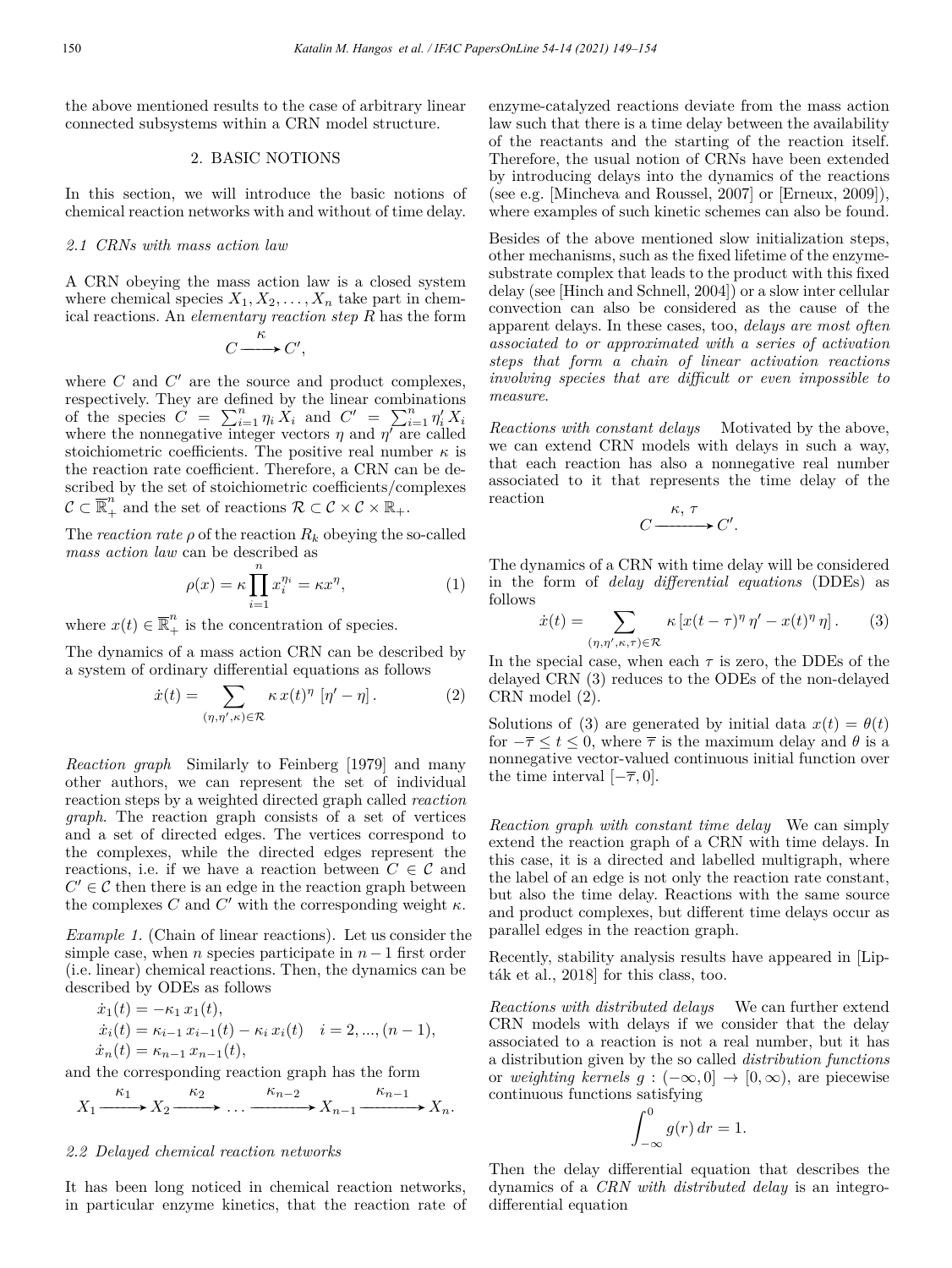$$
\dot{x}(t) = \sum_{(\eta,\eta',\kappa,\tau) \in \mathcal{R}} \kappa \left[ \int_{-\infty}^{0} g(r)x(t+r)^{\eta} ds \,\eta' - x(t)^{\eta} \,\eta \right]. \tag{4}
$$

Similarly to the constant time delay case, we can extend the reaction graph of a CRN to have a directed and labelled multigraph, where the label of an edge is not only the reaction rate constant, but also the distribution function.

# 3. STRUCTURAL REDUCTION OF CRNS WITH LINEAR SUB-CRNS

#### *3.1 Linear connecting sub-CRNs*

We start with defining sub-CRNs with different properties. *Definition 2.* (sub-CRN). Let us assume a CRN given by its complexes  $\mathcal C$  and reactions  $\mathcal R$ . Then, for a given subset of complexes  $\mathcal{C}_{sub} \subseteq \mathcal{C}$ , we can define a sub-CRN with its complexes  $\mathcal{C}_{sub}$ , and reactions  $\mathcal{R}_{sub}$ , such that

$$
\mathcal{R}_{sub} = \left\{ (C, C', \kappa) \in \mathcal{R} \mid C, C' \in \mathcal{C}_{sub} \right\}.
$$

*Definition 3.* (Entrance and exit of a sub-CRN). Let us assume a sub-CRN given by its complexes  $\mathcal{C}_{sub}$  and reactions  $\mathcal{R}_{sub}$ . Then we can define the entrance  $\mathcal{R}_{sub,in}$ , and exit reactions R*sub,out* such that

$$
\mathcal{R}_{sub,in} = \{ (C, C', \kappa) \in \mathcal{R} \mid C \in \mathcal{C} \setminus \mathcal{C}_{sub}, \text{ and } C' \in \mathcal{C}_{sub} \},
$$
  
\n
$$
\mathcal{E}_{sub} = \{ C \mid \exists (C, C', \kappa) \in \mathcal{R}_{sub,in} \},
$$
  
\nand

$$
\mathcal{R}_{sub,out} = \{ (C, C', \kappa) \in \mathcal{R} \mid C \in \mathcal{C}_{sub}, \text{ and } C' \in \mathcal{C} \setminus \mathcal{C}_{sub} \},\
$$
  

$$
\mathcal{X}_{sub} = \{ C' \mid \exists (C, C', \kappa) \in \mathcal{R}_{sub,out} \},\
$$

respectively, where  $\mathcal{E}_{sub}$  and  $\mathcal{X}_{sub}$  are the sets of entrance and exit complexes.

*Definition 4.* (Independent sub-CRNs). Let us assume two sub-CRNs such that their source complexes (the complexes that appear only as reactants in the reactions) do not have any common species. Then, we say that two sub-CRNs are independent.

*Definition 5.* (Complementary sub-CRN). Let us assume a sub-CRN given by its complexes  $\mathcal{C}_{sub}$  and reactions  $\mathcal{R}_{sub}$ . Then, we define the complementary sub-CRN such that  $\mathcal{C}_{sub,c} = \mathcal{C} \backslash \mathcal{C}_{sub}$  and  $\mathcal{R}_{sub,c} = \mathcal{R} \backslash (\mathcal{R}_{sub} \cup \mathcal{R}_{sub,in} \cup \mathcal{R}_{sub,out}).$ *Definition 6.* (Linear sub-CRN). Let us assume a sub-CRN given by its complexes  $\mathcal{C}_{sub}$  and reactions  $\mathcal{R}_{sub}$ . We call a sub-CRN as a linear sub-CRN if each complex in  $\mathcal{C}_{sub}$  is a one-specie complex.

## *3.2 State space description and decomposition*

Assume we have a CRN  $(C, \mathcal{R})$  and it has a linear sub-CRN  $(C_L, \mathcal{R}_L)$  with the complementary sub-CRN  $(C_{L,c}, \mathcal{R}_{L,c})$ . Furthermore, we assume that  $(C_L, \mathcal{R}_L)$  and  $(C_{L,c}, \mathcal{R}_{L,c})$ are independent. Therefore, we can partition the states into *xL,c* and *xL*, without loss of generality. This partition decompose the original dynamics system into two parts

$$
\dot{x}_{L,c}(t) = \sum_{(\eta,\eta',\kappa) \in \mathcal{R}_{L,c}} \kappa x_{L,c}(t)^{\eta} [\eta' - \eta] \n- \sum_{(\eta,\eta',\kappa) \in \mathcal{R}_{L,in}} \kappa x_{L}(t)^{\eta} \eta \n+ \sum_{(\eta,\eta',\kappa) \in \mathcal{R}_{L,out}} \kappa x_{L,c}(t)^{\eta} \eta',
$$
\n(5)

and

and

$$
\dot{x}_L(t) = \sum_{(\eta,\eta',\kappa) \in \mathcal{R}_L} \kappa x_L(t)^{\eta} [\eta' - \eta] \n+ \sum_{(\eta,\eta',\kappa) \in \mathcal{R}_{L,in}} \kappa x_{L,c}(t)^{\eta} \eta' \n- \sum_{(\eta,\eta',\kappa) \in \mathcal{R}_{L,out}} \kappa x_L(t)^{\eta} \eta.
$$
\n(6)

The second equation (6) is a linear sub-system with constant parameters, so we can write its dynamics in an LTI from such that

$$
\begin{aligned} \dot{x}_L(t) &= A_L x_L(t) + B_L u_L(t), \\ y_L(t) &= C_L x_L(t). \end{aligned} \tag{7}
$$

## *3.3 Structural reduction in the SISO case*

In this subsection, we consider the simple case, when the independent linear sub-CRN has only one entrance, and one exit. In that case, we have the following reaction

$$
C \xrightarrow{\kappa} \text{Linear sub-CRN} \longrightarrow C'. \tag{8}
$$

We can represent this subsystem with a SISO LTI

$$
\dot{x}_L = A_L x_L + B_L u_L \quad , \quad y_L = C_L x_L. \tag{9}
$$

We are interested in the input-output behavior of this SISO LTI system that can be obtained by using its impulse response function *h<sup>L</sup>* in the following form

$$
y_L(t) = \int_0^t h_L(t-\tau)u_L(\tau)d\tau \, , \, h_L(t) = C_L e^{A_L t} B_L. \, (10)
$$

In the structural reduction, we simplify the reaction graph (8) by replacing the sub-CRN with a distributed delay reaction such that

$$
C\frac{\overline{\kappa},g}{\xrightarrow{\qquad}}C',
$$

where the delay distribution function  $g$  is given by using the impulse response function of the linear sub-CRN as follows

$$
g(r) = \frac{h_L(-r)}{\int_0^\infty h_L(\tau)d\tau},
$$

$$
\overline{\kappa} = \kappa \int_0^\infty h_L(\tau) d\tau.
$$

In the next subsections, we show three special cases of this reduction.

*Linear irreversible homogeneous reaction chains* The simplest linear sub-CRN is a stand alone linear irreversible homogeneous reaction chain with a uniform reaction rate constant  $v > 0$ , where we can compare our approach to the well known "linear chain trick" from the literature (see e.g. Repin [1965] or Krasznai et al. [2010]).

The reaction graph is in the form

$$
C \xrightarrow{\kappa} X_1 \xrightarrow{v} X_2 \xrightarrow{v} \cdots \xrightarrow{v} X_N \xrightarrow{v} C'.
$$

where the single specie complexes  $X_1, X_2, \ldots, X_N$  form the linear sub-CRN.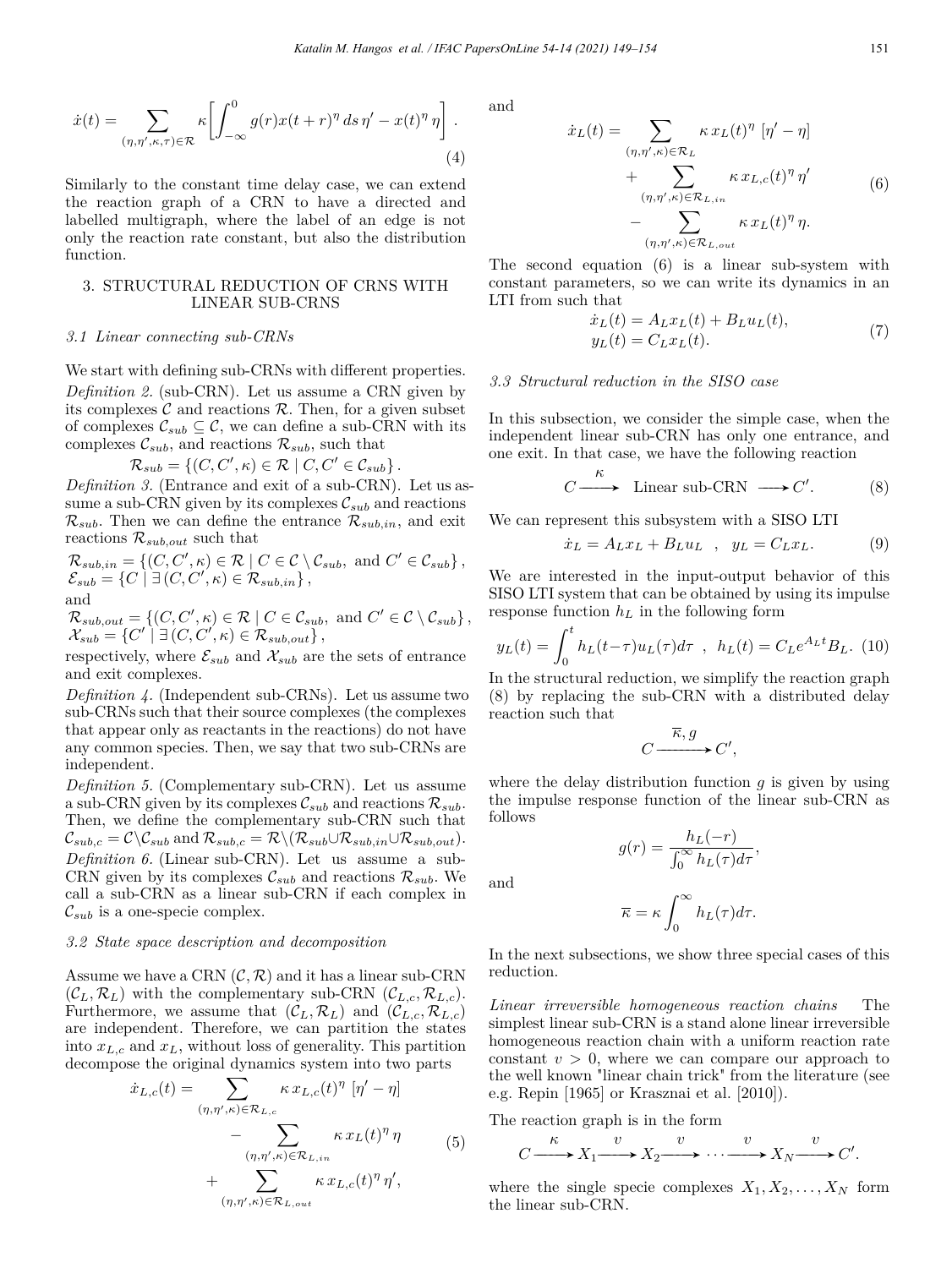Let us model the dynamics of a reaction chain with an LTI state space model, where the concentration at the entrance reaction is considered as its *input*, and the concentrations of the linear complexes  $x_{L,i}(t)$  are the state variables. The *output* is the exit reaction, i.e.  $y_L(t) = v x_{L,N}(t)$ .

The state space matrices of the linear sub-CRN (9) has the form

$$
A_L = \begin{bmatrix} -v & 0 & \cdots & \cdots & 0 \\ v & -v & 0 & \cdots & \cdots & 0 \\ 0 & v & 0 & 0 & \cdots & 0 \\ & & \vdots & & & \\ 0 & \cdots & \cdots & v & -v & 0 \\ 0 & \cdots & \cdots & 0 & v & -v \end{bmatrix}, B_L = \begin{bmatrix} 1 \\ 0 \\ \vdots \\ 0 \end{bmatrix},
$$
  

$$
C_L = \begin{bmatrix} 0 & 0 & \cdots & v & 0 \\ 0 & \cdots & v & 0 & v & -v \end{bmatrix}
$$

In this special case, the impulse response function  $h_L$  can be analytically derived using the inverse Laplace transform  $\mathcal{L}^{-1}$  of the transfer function  $H_L(s) = C_L(sI - A_L)^{-1}B_L$ This results in the following transfer function

$$
H_L(s) = \frac{v^N}{(s+v)^N}.
$$

From this we obtain for the impulse response function

$$
h_L(t) = \mathcal{L}^{-1}[H_L(s)] = \frac{v^N}{(N-1)!} t^{N-1} e^{-vt}.
$$

We can compare the above impulse response function with the one obtained by using the well known linear chain trick for the chain of linear irreversible reactions. *It is seen that h<sup>L</sup> is a Gamma distribution function*.

Note that the well-known "linear chain trick" (see e.g. Repin [1965] or Krasznai et al. [2010]) from the theory of delay differential equations (DDEs) establishes an *equivalence* between a set of linear ODEs and a DDE with Gamma distribution function. This coincides with the above result.

*Generalization to linear inhomogeneous irreversible reaction chains* Let us now consider the inhomogeneous case of stand alone linear irreversible reaction chains with the following reaction graph

$$
C \xrightarrow{\kappa} X_1 \xrightarrow{v_1} X_2 \xrightarrow{v_2} \cdots \xrightarrow{v_{N-1}} X_N \xrightarrow{v_N} C'.
$$

The state space matrices of the linear sub-CRN (9) have the form

$$
A_L = \begin{bmatrix} -v_1 & 0 & \cdots & \cdots & 0 \\ v_1 & -v_2 & 0 & \cdots & \cdots & 0 \\ 0 & v_2 & 0 & 0 & \cdots & 0 \\ & & \vdots & & & \\ 0 & \cdots & \cdots & v_{N-2} & -v_{N-1} & 0 \\ 0 & \cdots & \cdots & 0 & v_{N-1} & -v_N \end{bmatrix}, B_L = \begin{bmatrix} 1 \\ 0 \\ \vdots \\ 0 \end{bmatrix},
$$
  

$$
C_L = \begin{bmatrix} 0 & 0 & \cdots & v_N \end{bmatrix}.
$$

The transfer function of this model is

$$
H_L(s) = \prod_{i=1}^{N} \frac{v_i}{s + v_i}.
$$

Assuming that all reaction rate constants  $v_i > 0$  are different, the kernel function of the equivalent distributed delay model is a sum of exponential functions

$$
h_L(t) = \mathcal{L}^{-1}[H_L(s)] = \sum_{i=1}^{N} \pi_i e^{-v_i t},
$$

where the coefficients  $\pi_i$  are positive constants.

*Generalization to linear reversible reaction chains* Let us consider a chain of linear reversible reactions with an initial irreversible step with the following reaction graph

$$
C \xrightarrow{\kappa} X_1 \xrightarrow{d_1} \cdots \xrightarrow{d_{N+1}} X_N \xrightarrow{d_N + v_{N+1}} X_N \xrightarrow{d_N + v_N} C'.
$$

Note that the homogeneous case is obtained when  $d_i =$ *d,*  $v_i = v$  for  $i = 1, ..., N$ .

In this case, the state space matrices in the linear sub-CRN (9) are in the form

$$
A_L = \begin{bmatrix} -(d_1 + v_1) & d_1 & \cdots & 0 \\ d_1 + v_1 & -(d_1 + d_2 + v_2) & \cdots & 0 \\ 0 & d_2 + v_2 & \cdots & 0 \\ \vdots & \vdots & \ddots & \vdots & \vdots \\ 0 & \cdots & \cdots & 0 & d_{N-1} \\ 0 & \cdots & \cdots & (d_{N-1} + d_N + v_N) \end{bmatrix}
$$

$$
B_L = \begin{bmatrix} 1 \\ 0 \\ \vdots \\ 0 \end{bmatrix}, C_L = \begin{bmatrix} 0 & 0 & \cdots & d_N + v_N \end{bmatrix}.
$$

Here we can only have the general analytical expression  $h_L(t) = C_L e^{A_L t} B_L$  for the impulse response function, where the equivalent chemical reaction with distributed delay can be obtained by straightforward numerical computations. Note that *A<sup>L</sup>* is a Metzler compartmental matrix (weakly diagonally dominant with nonnegative offdiagonal elements). Therefore, its the matrix exponential can be computed analytically [Varon et al., 2012].

The following figure (Fig. 1) shows different kernel (impulse response) functions in the homogeneous case obtained with different *v* and *d* values.



Fig. 1. Distribution functions of different linear reversible reaction chains

#### *3.4 Structural reduction in the MIMO case*

We have already seen in subsection 3.3 that a linear independent sub-CRN  $S_{CRN}$  with one entrance and one exit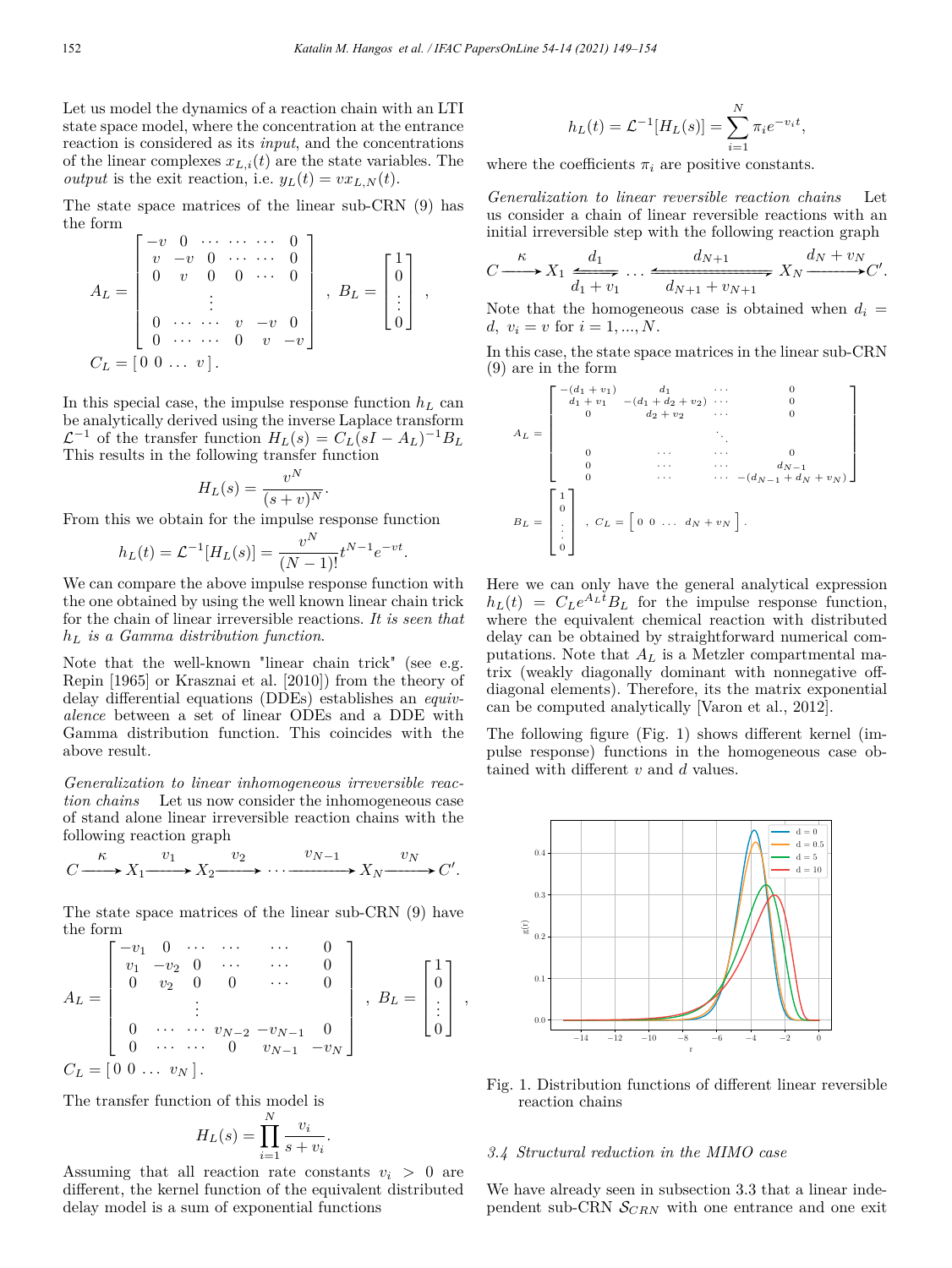can be substituted with a distributed delayed reaction. We can generalize this idea to the case of multiple entrances and multiple exits in a straightforward way.

We consider the product of entrance and exit reactions  $\mathcal{R}_{in,out}$  =  $\mathcal{R}_{L,in} \times \mathcal{R}_{L,out}$ . We have for each  $(C_{in}, C'_{in}, \kappa_{in}, C_{out}, C'_{out}, \kappa_{out}) \in \mathcal{R}_{in,out}$  a corresponding impulse response function *h*. When  $\int_0^\infty h_L(\tau) d\tau > 0$ , there will be a distributed delay reaction

$$
C_{in} \xrightarrow{\overline{\kappa}, g} C'_{out}
$$

with the distribution function

$$
g(r) = \frac{h_L(-r)}{\int_0^\infty h_L(\tau)d\tau},
$$

and reaction rate coefficient

$$
\overline{\kappa} = \kappa \int_0^\infty h_L(\tau) d\tau.
$$

# 4. CASE STUDY: A DISTRIBUTED DELAY CRN MODEL OF THE COVID-CRN SYSTEM

By using the structural reduction method in Section 3 one can derive a distributed delay CRN model of the COVID-CRN system.

# *4.1 A simple CRN model of the COVID infection system*

A simple CRN type dynamic model of the COVID infection mechanism [Péni et al., 2020] is as follows.

$$
\dot{S}(t) = -\beta [P(t) + I(t) + \delta A(t)] S(t)/N
$$
\n
$$
\dot{L}(t) = \beta [P(t) + I(t) + \delta A(t)] S(t)/N - \alpha L(t)
$$
\n
$$
\dot{P}(t) = \alpha L(t) - p(t)
$$
\n
$$
\dot{I}(t) = qpP(t) - \rho_I I(t)
$$
\n
$$
\dot{A}(t) = (1 - q)pP(t) - \rho_A A(t)
$$
\n
$$
\dot{H}(t) = \rho_I \eta I(t) - hH(t)
$$
\n
$$
\dot{R}(t) = \rho_I (1 - \eta) I(t) + \rho_A A(t) + (1 - \mu) hH(t)
$$
\n
$$
\dot{D}(t) = \mu hH(t)
$$

where the state variables represent the following compartments. *S*: susceptible, *L*: latent (not yet infectious), *P*: pre-symptomatic infectious, *I*: symptomatic infected, *A*: asymptomatic, *H*: hospitalized, *R*: recovered, *D*: deceased.

The model parameters were determined using the epidemic data in Hungary (see, Péni et al. [2020]) and have the following values:  $\alpha = 0.4$ ,  $p = \beta = 0.33$ ,  $\delta = 0.75$ ,  $\rho_A = \rho_I = 0.25, \mu = 0.145, N = 9800000, h = 0.1, q = 0.6,$  $\eta = 0.076$ .

Fig. 2 shows the reaction graph of a simple CRN form model that describes the dynamics of COVID infection above, with the following reaction rate constants

$$
k_P = \alpha \ , \quad k_A = (1 - q)p \ , \quad k_I = qp \ , \quad k_H = \rho_I k_{1R} = \rho_A \ , \ k_{2R} = (1 - \eta)\rho_I \ , \ k_{3R} = (1 - \mu)h \ , \ k_D = h (12)
$$

One can define two possible linear sub-CRNs of the above model.

(1) The full line rectangle depicts a linear sub-CRN  $\mathcal{S}_{CRN}^{(1)}$ from the complex **L** (concentration of latent infected people) to the complex **D** (concentration of dead people).



- Fig. 2. The reaction graph of a simple COVID-CRN model and two of its linear sub-CRNs
- (2) The dashed polygon is also a linear sub-CRN  $S_{CRN}^{(COVID)}$ with its entrance  $\mathcal{E}_L = \{L\}$  and but with an extended exit  $\mathcal{X}_L = {\mathbf{R}, \mathbf{D}}$ .

# *4.2 Model structure*

The reaction graph of the COVID-CRN model in Fig. 2 contains a linear sub-CRN  $S_{CRN}^{(COVID)}$  (depicted by a dash-dotted polygon) that connects the complex **L** to the two exit complexes **R** and **D**. Therefore, we can develop a reduced model of this connecting sub-CRN using two reactions:

$$
\mathbf{L} \xrightarrow{\kappa_1, g_1} \mathbf{R} \quad , \quad \mathbf{L} \xrightarrow{\kappa_{COVID,D}, g_{COVID,D}} \mathbf{D} \quad (13)
$$

Furthermore, Fig. 2 shows, that the reaction graph of the  $\frac{1}{CERN}$   $S_{CRN}^{(COVID)}$  contains only connected chains of irreversible linear reactions.

## *4.3 Decoupling the reaction chains*

The structure of the model enables to apply the decoupling and reducing method presented in [Lipták and Hangos, 2018] and [Lipták and Hangos, 2019] to decompose the chains from the complex *L* to *D* and *R*. The decomposition can be started from the complex **H** at the end of the chain and we proceed backwards towards complex **P**.

Fig. 3 shows the decoupled independent chains of linear reactions in the connecting sub-CRN. The reaction rate constants of the decomposed model are as follows

$$
k_{HS} = k_D + k_{3R} , \t k_{IS} = k_H + k_{2R} ,
$$
  
\n
$$
k_{PS} = k_A + k_I ,
$$
  
\n
$$
k_{P1} = \frac{k_P}{k_{PS}} k_A , \t k_{P2} = \frac{k_P}{k_{PS}} \frac{k_I}{k_{IS}} k_{2R} ,
$$
  
\n
$$
k_{P3} = \frac{k_P}{k_{PS}} \frac{k_I}{k_{IS}} \frac{k_H}{k_{HS}} k_{3R} , k_{P4} = \frac{k_P}{k_{PS}} \frac{k_I}{k_{IS}} \frac{k_H}{k_{HS}} k_D
$$
  
\n(14)

## *4.4 The parameters of the delayed reaction from* **L** *to* **D**

There is only one stand alone reaction chain that connects complex **L** to **D** that is linear, irreversible and inhomogeneous. So we can use the results in subsection 3.3.2 to